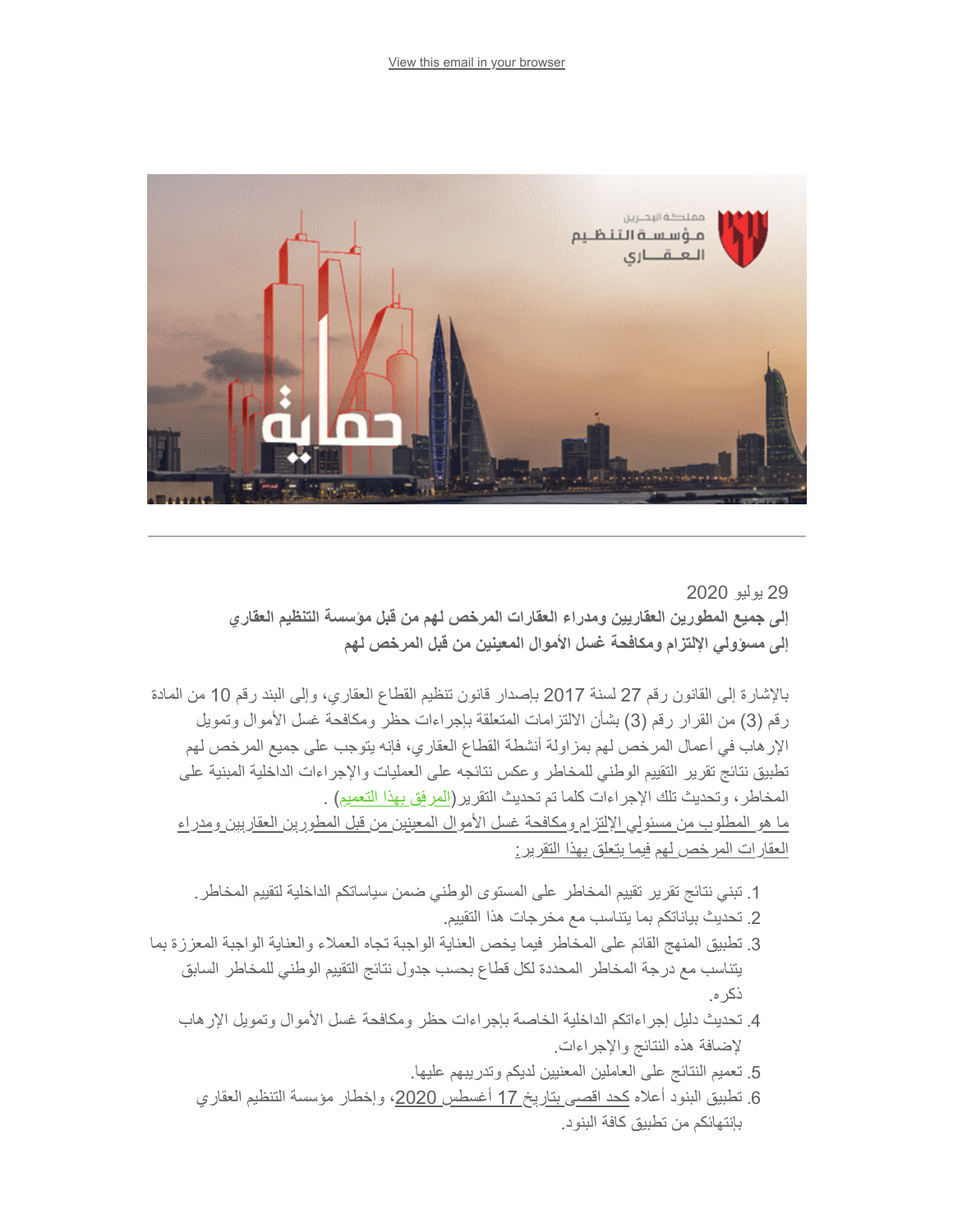في حال وجود أي استفسارات، الرجاء التواصل معنا عبر البريد الالكتروني: <u>aml@rera.gov.bh</u>

كما نود أن نحیطكم علماً بأن ھذا التعمیم بالإضافة إلى جمیع التعامیم الصادرة من مؤسسة التنظیم العقاري إلى المرخص لھم متوافرة على موقع المؤسسة تحت تبویب ["التشریعات](https://rera.us18.list-manage.com/track/click?u=19ee4dd5d83746dcf3a98ff0f&id=cebac5d586&e=634a2e9629)" .

شاكرین لكم تعاونكم الدائم معنا ،،،

مؤسسة التنظیم العقاري إدارة السیاسات التخطیط الاستراتیجي وحدة انفاذ القانون ومكافحة غسل الاموال

29<sup>th</sup> July 2020

## **To all Real Estate Developers and Property Managers Licensed by RERA To Compliance and AML Officers assigned by the Licensees**

With reference to Law No. (27) of 2017 With Respect to Promulgating the Real [Estate Sector Regulation Law, and item no.10 of the article no.\(3\) from Resoluti](https://www.rera.gov.bh/Media/downloads/laws/LAW_L27_(2017)_Real_Estate_Regulation.pdf)on No. (3) of 2019 On Obligations related to Procedures of Money Laundering and Terrorism Financing Prevention in Licensed Real Estate activities, all Licensees are required to Apply the findings and reflect the results of the National Risk Assessment (NRA) to the internal risk-based processes and procedures, and [update such procedures whenever the report is updated \(click here to view the](https://www.rera.gov.bh/Media/downloads/mailchimp/National%20Risk%20Assessment-RERA-290720-%20developers-PM.pdf) National Risk Assessment Report (NRA)).

What is required (required procedures) from the Compliance and AML officers assigned by the Real Estate Developers and Property Managers Licensed by RERA in relation to this report:

- Adoption of the outcomes of the National Risk Assessment (NRA) within your internal policies and procedures of risk assessment.
- Update your database in consistency with the outcomes of this assessment.
- Apply the risk-based approach regarding the Customer Due Diligence (CDD) and Enhanced Due Diligence (EDD) procedures in consistency with the level of risk for each sector based on the table provided in the previous section.
- Update your internal procedures of money laundering and terrorism financing by adding these results and procedures.
- Circulate the results to the related staff and train them.
- Apply the above point's maximum by 17<sup>th</sup> August 2020, and advice the Real Estate Regulatory Authority (RERA) after implementing all requirements.
- For further inquiries please contact us via the Email:  $\frac{am|Q|}{cm}$  era.gov.bh. Kindly note that this circular as well as other circulars sent by RERA to all